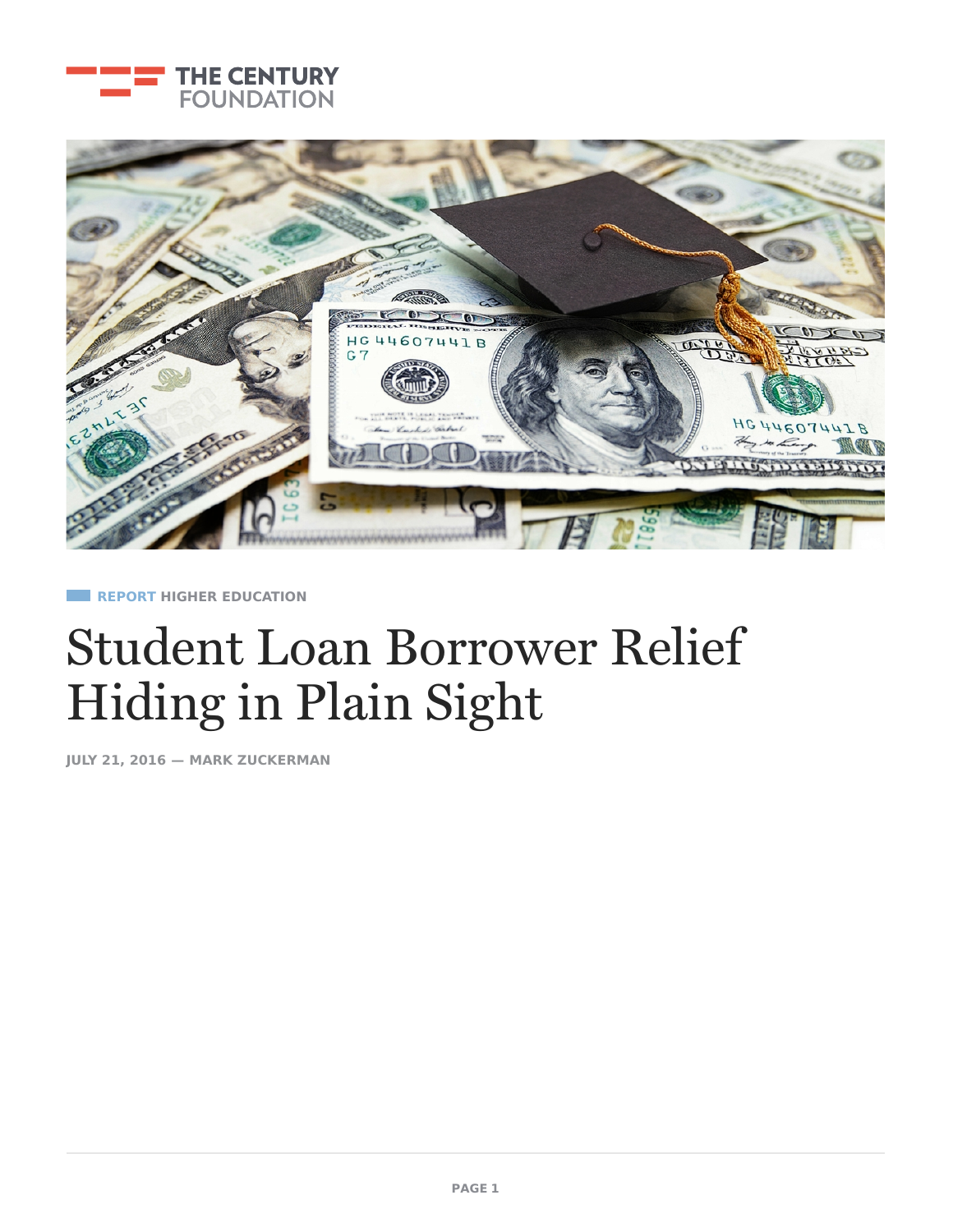More than ever before, young Americans who attend college are being saddled with formidable financial debt, placing an incredible burden on them precisely at the time when they are seeking to launch their careers. Graduates soon find out that student loan debt can limit their occupational choices, delay the purchase of a home and major consumer goods, leave them financially vulnerable, and undermine their ability to accumulate a nest egg for their own children's education and for retirement. In this way, it hampers not only the borrowers' financial future, but also the economic prosperity of the nation as a whole.

It should be no surprise then that the issue of college costs and student debt has rocketed to near the top of voter concerns during the 2016 presidential campaign, especially for millennials. Public polls indicate strong support for debtfree access to public colleges, for example, and Senator Bernie Sanders and Secretary Hillary Clinton have released comprehensive proposals for making college more affordable.

As this national conversation over college affordability continues, there is a particular urgency to address the concerns of student loan borrowers who have already left school.

In the past ten years, total student debt has doubled, and one in four student loan borrowers are behind on their loan payments or in default.<sup>1</sup> Although Congress and the Obama administration have created flexible repayment plans and loan forgiveness programs to help these indebted students stay above water, basic design flaws and challenges in promoting these options are presenting barriers for many of the borrowers who need assistance the most.

This report discusses two major repayment programs run by the U.S. Department of Education to help student borrowers manage their debt—the Income-Based Repayment plan (IBR),<sup>2</sup> and the Public Service Loan Forgiveness Program (PSLF)—and provides recommendations to help more eligible borrowers take advantage of them.

Each year tens of millions of young people take advantage of loans through the Department of Education to help them pay for college, regardless of their ability to pay, their lack of credit history, or experience with consumer loans. The stakes are high for students, particularly those who may face financial stress when they graduate, because student loans are not dischargeable in bankruptcy, and loan defaulters can face lifelong consequences, including the inability to purchase their first home, paying higher interest rates on consumer loans, ineligibility for loan forgiveness, and even the denial of employment. Along the way, as college graduates first navigate through this new world of financial independence, many stumble. With over one million student loan borrowers defaulting every year, and millions more delinquent on their loan payments, decisive action to further improve IBR and the PSLF is critical. $^3$ 

### The Income-Based Repayment Program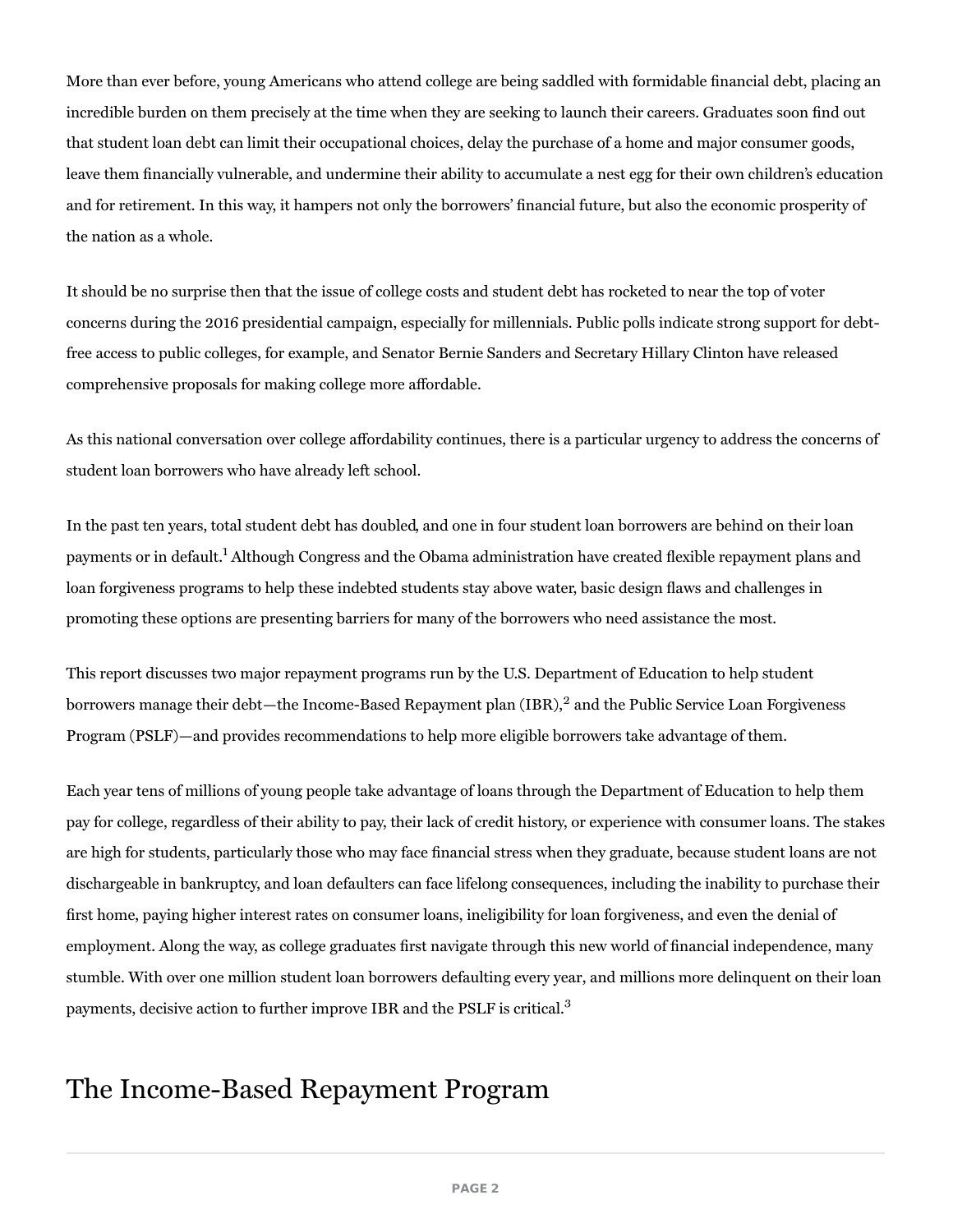The Department of Education's Income-Based Repayment (IBR) program allows student borrowers to adjust their loan payments to better reflect their current earnings. The goal of IBR is to help borrowers better manage their debt, and help reduce loan defaults. Borrowers must affirmatively request an IBR-type repayment plan, otherwise they are automatically placed in a standard ten-year repayment plan after they graduate, which does not take their income into account.

In 2010, in the law that enacted Obamacare—the Health Care and Education Reconciliation Act—Congress authorized a number of measures to expand student aid, including a significant increase in the maximum Pell grant (paid for by taking the middle-man banks out of the student loan program). It also authorized a more flexible IBR plan applicable to new loans taken out on or after July 1, 2014. Specifically, this plan allowed eligible borrowers under IBR to cap their monthly loan payments at 10 percent of their monthly discretionary income, rather than the previous ceiling of 15 percent. $4$  Recognizing that this plan would stretch out payments over a longer period of time for many borrowers (and thus increase the cost of interest for them), IBR lowered the maximum repayment period from twenty-five years to twenty years, after which any remaining loan balances are forgiven by the federal government.



PRESIDENT BARACK OBAMA SIGNS THE HEALTH CARE AND EDUCATION RECONCILIATION ACT OF 2010 AT NORTHERN VIRGINIA COMMUNITY COLLEGE IN ALEXANDRIA, VIRGINIA, MARCH 30, 2010. SOURCE: FLICKR.

In the ensuing years, President Barack Obama extended these more favorable IBR options to all borrowers—regardless of when they took out their loans—through two separate executive actions, making more than 5 million additional borrowers eligible for the program.<sup>5</sup>

For many low-income borrowers, or those with high levels of debt, the savings from the flexible repayment schedules available under IBR are very significant. For example, a borrower with an initial annual adjusted gross income of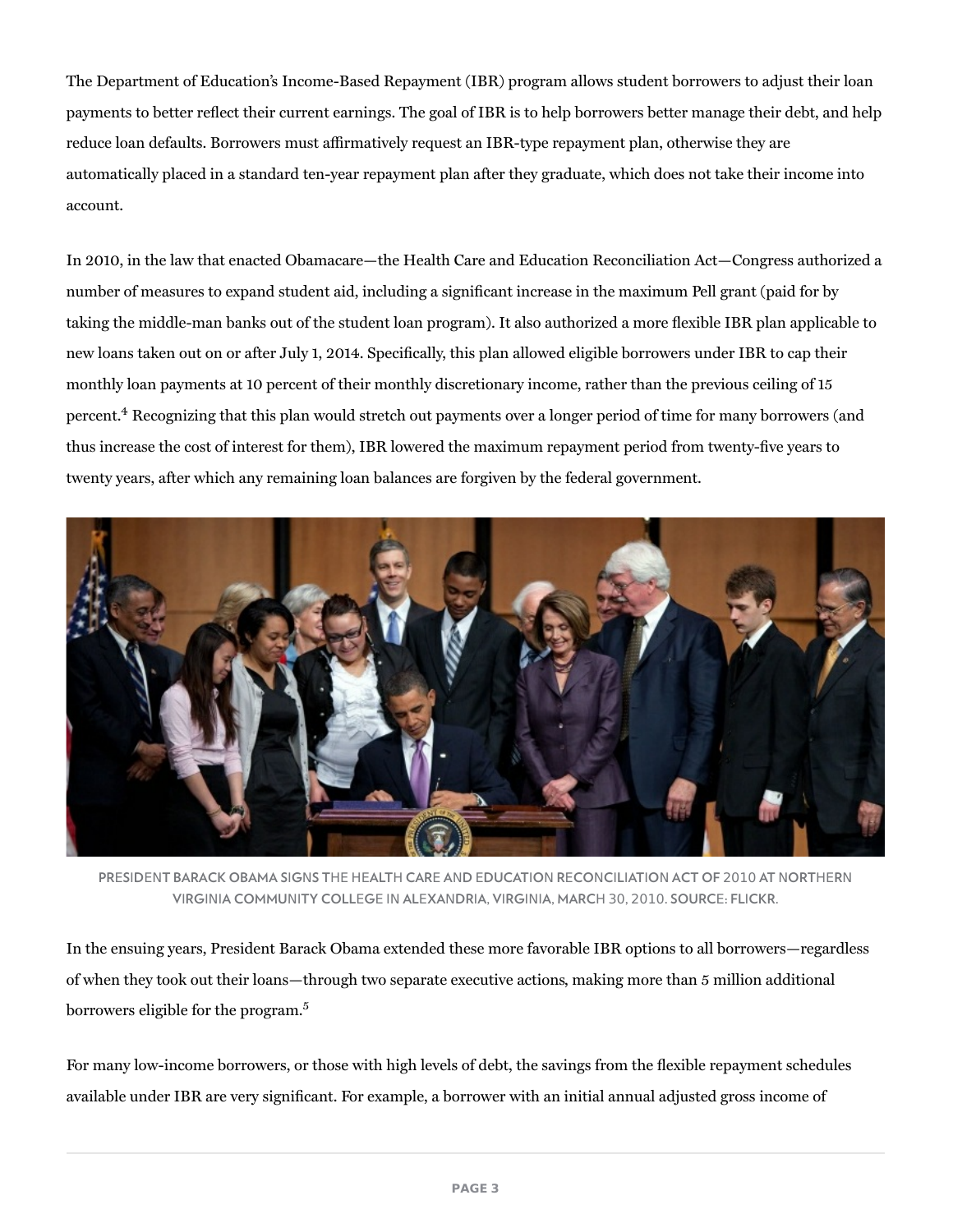\$15,000 who was carrying \$20,000 in student loan debt would pay a total of \$27,000 under the standard ten-year student loan repayment plan. By contrast, under the IBR $^6$  plan, the borrower would pay only \$7,414 over the extended payment period of the loan. That is because the borrower would never pay more than 10 percent of their income, and after twenty years, the balance would be forgiven. Student loan borrowers can quickly estimate possible savings by using a tool created by the Department of Education's Repayment Calculator.

The IBR program has not only helped borrowers better juggle student debt and current living expenses, but also helped many borrowers stay out of default. For example, a study by the Government Accountability Office (GAO) found that from fiscal years 2010 to 2014, less than 1 percent of the IBR participants had defaulted on their loans, compared to 14 percent of those paying loans under the standard repayment plan. Participation in IBR-type plans also reduces loan delinquency.<sup>7</sup> As Figure 1 indicates, one-quarter of loans in the traditional ten-year repayment plan are over thirty days delinquent (some 3 million).<sup>8</sup> By comparison, only 5 percent of loans in the IBR program are delinquent. Asubstantial percentage of borrowers in the ten-year plan would be eligible for IBR or other more flexible repayment options.<sup>9</sup>

Download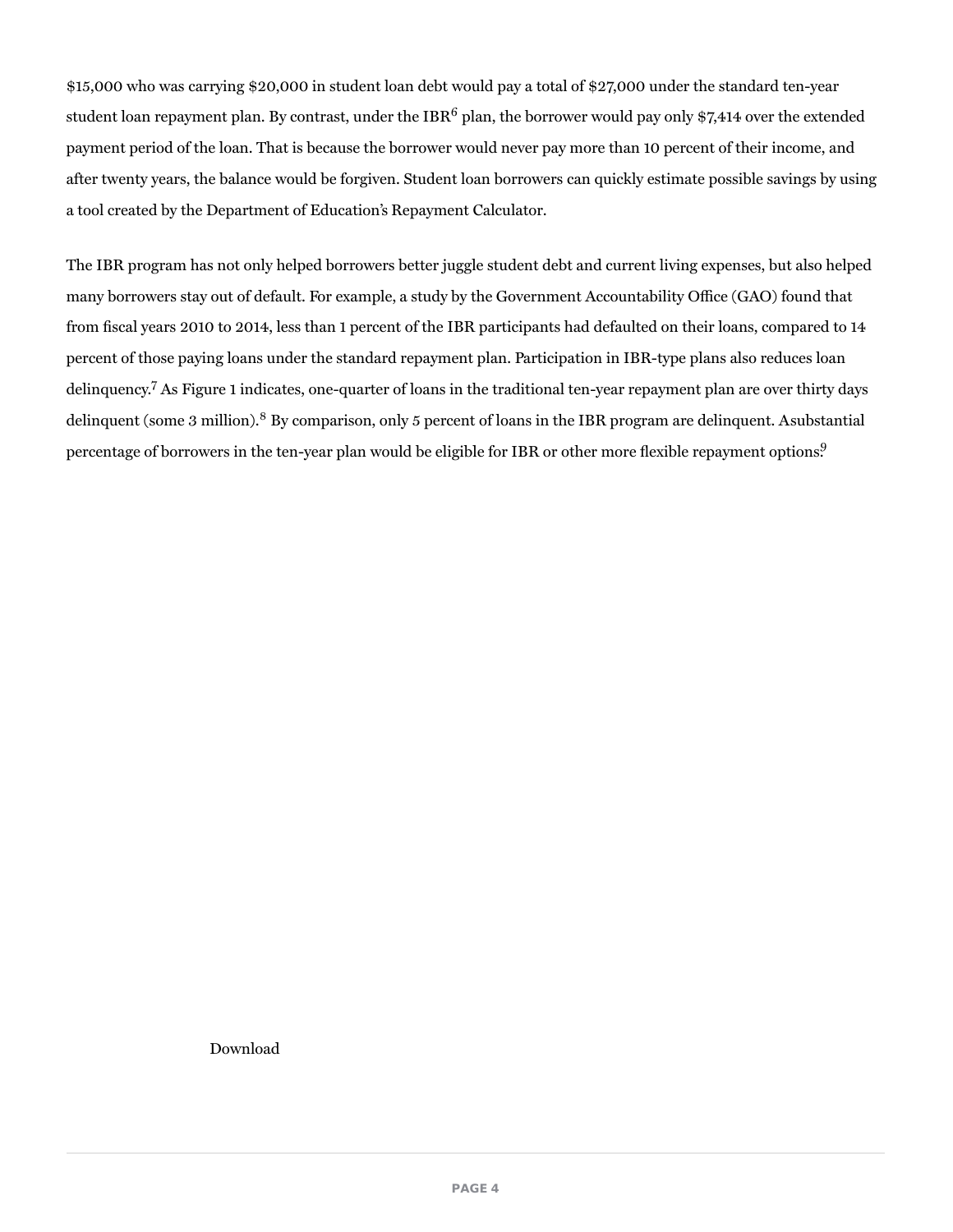Despite the effectiveness of IBR and related plans in reducing defaults and delinquency, the GAO found that fewer than 25 percent of Direct Loan borrowers apply for these more flexible plans. Most borrowers were steered into standard tenyear repayment plans, and must initiate the process themselves in order to obtain a more flexible plan. Some borrowers are simply unaware of the Department of Education's alternative repayment plans. Others have difficulty evaluating which of the eight different complex repayment options is appropriate for their own financial situation, and determining if they meet the eligibility requirements.<sup>10</sup> A trade association called the myriad of options "so confusing as to be counter-productive."<sup>11</sup> The Bureau of Consumer Financial Protection found that many borrowers fail to sign up due to "inconsistent and incomplete" information provided by their loan servicers.<sup>12</sup> And after reviewing the academic research, actions by state law enforcement agencies and public comments from consumers, the bureau found that there were "serious questions about the adequacy of current servicing practices related to enrollment in income-driven repayment plans." 13

In response to these criticisms, the Department of Education has taken a number of measures to promote IBR type repayment plans, and there has been a significant jump in the number of borrowers applying. <sup>14</sup> As of March 2016, the Department of Education reports almost 4 million borrowers are using flexible repayment plans, up almost 1 million over the first quarter of 2015.

Despite the impressive uptake, however, there continues to be unacceptably high rates of delinquent and defaulted loans. A quarter of Direct Loans—almost 3 million—are over thirty days delinquent, and 1 million loans are over 180 days delinquent.<sup>15</sup> According to the latest statistics published by the Department of Education, of the cohort of students who went into repayment in the 2012–13 school year, 610,584 borrowers have defaulted, or 11.4 percent of the 5.1 million loans in repayment for that cohort. $^{16}$  Figure 2 provides the number and percentage of borrowers that have defaulted on their student loans in each state for the 2012–13 cohort. It is striking that in large states such as Texas, Florida, and Ohio, over 14 percent of students in that cohort have already defaulted on their loans.

#### FIGURE 2. THE CURRENT STATE OF THE STRUGGLE IN LOAN REPAYMENT

### Recommendations to Improve Income-Based Repayment Plans

The Department of Education should substantially reduce student loan defaults by automatically placing delinquent borrowers into flexible repayment plans. Automatically moving distressed borrowers into IBR-type repayment plans is the single-most effective action the Department of Education could take to help prevent millions of student loan borrowers from going into default.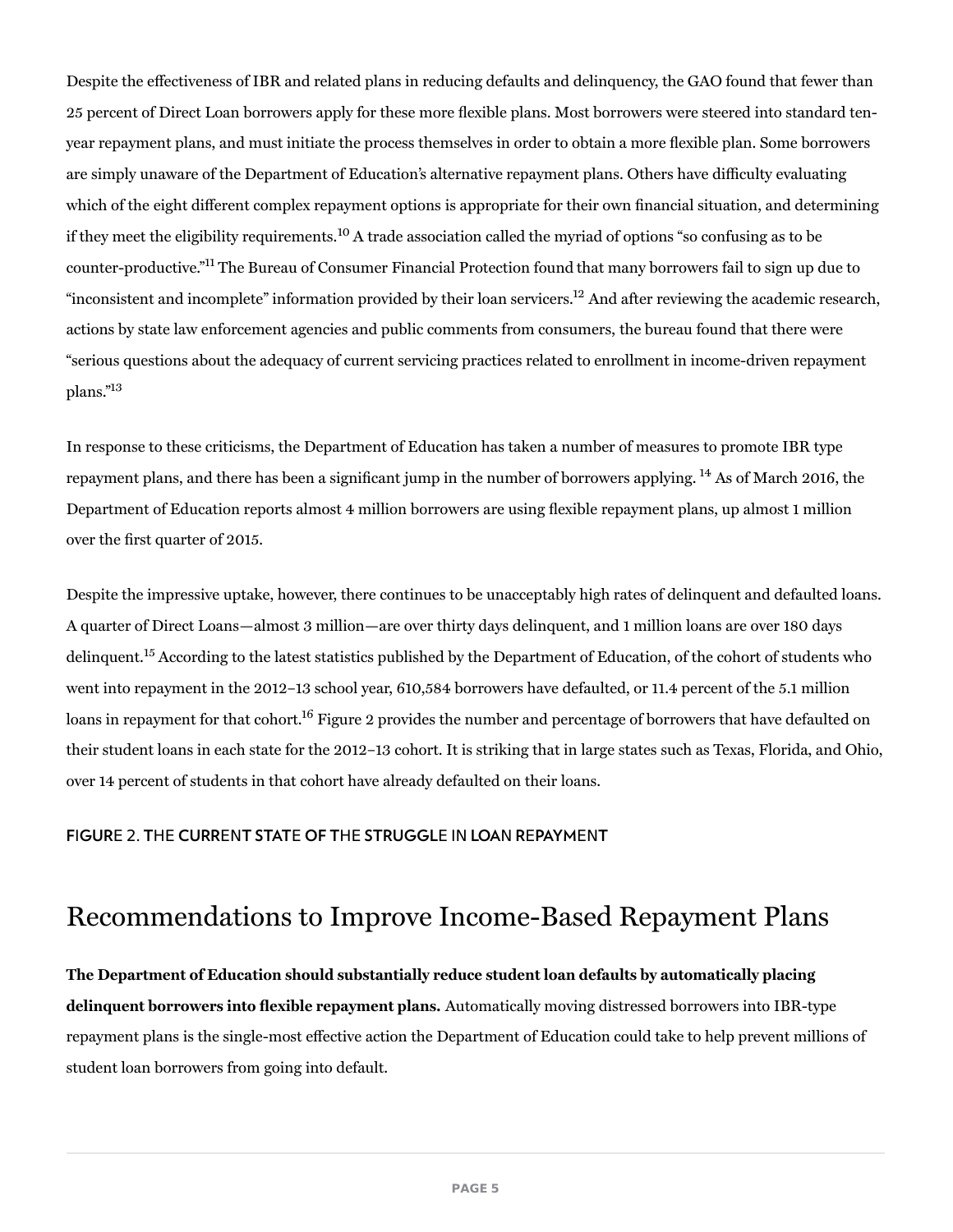There is powerful policy research that justifies this kind of intervention by the Department of Education. In the book Nudge: Improving Decisions About Health, Wealth, and Happiness, economists Richard H. Thaler and Cass R. Sunstein convincingly argue that nudging beneficiaries to appropriate choices can advance public policy goals in a number of settings, such as overcoming inertia, incomplete information, or bureaucratic barriers. One classic example of how nudge theory works deals with the enrollment of employees in employer sponsored 401(k) plans. Nudge cites a study of a 401(k) plan where only 65 percent of the employees opted to take the plan. However, when automatic enrollment was introduced at a workplace (in which they could opt out), 90 percent of employees remained enrolled.

In order to prevent many defaults, the Department of Education could automatically lower the per-month payment schedule of borrowers who have become either thirty or sixty days delinquent. The borrowers would be notified of their new pay schedule, and their right to opt out, thus preserving borrower choice.

New legislation authorizing the secretary of education to (1) automatically switch a delinquent borrowers to an alternative repayment plan and to (2) obtain income information directly from the Internal Revenue Service (IRS) to determine eligibility, would be the most direct way to implement this proposal. It is surprising that the Department of Education's Office of Student Financial Aid—the largest student loan lender in the world (with over \$1.1 trillion of loans outstanding and some 40 million borrowers)—lacks express authority to obtain income verification directly from the IRS.

As a workaround, the Department of Education developed, with the Department of Treasury, a way borrowers could voluntarily verify their adjusted gross (through IRS's tax return data retrieval tool) when applying for student aid and alternative repayment plans. This workaround is inadequate because of the large number of borrowers who do not affirmatively request an alternative repayment plan

By comparison, the Affordable Care Act allows for automatic verification for individuals applying for health care benefits. The Centers for Medicare & Medicaid Services (CMS) operates an electronic system called the "data services hub," which provides a single link to federal sources, such as the Internal Revenue Service and the Social Security Administration, to automatically verify income and consumer application information.

Even in the absence of new legislation, current law arguably allows the secretary of education some discretion to automatically move delinquent borrowers into a more flexible repayment plan in certain cases. 17

The ten-year repayment period was created in the original 1965 Higher Education Act, when the average student indebtedness was just a few thousand dollars for four years of college. With the average student debt of almost \$30,000, the automatic ten-year repayment option is sorely outdated, contributing to widespread student loan delinquencies and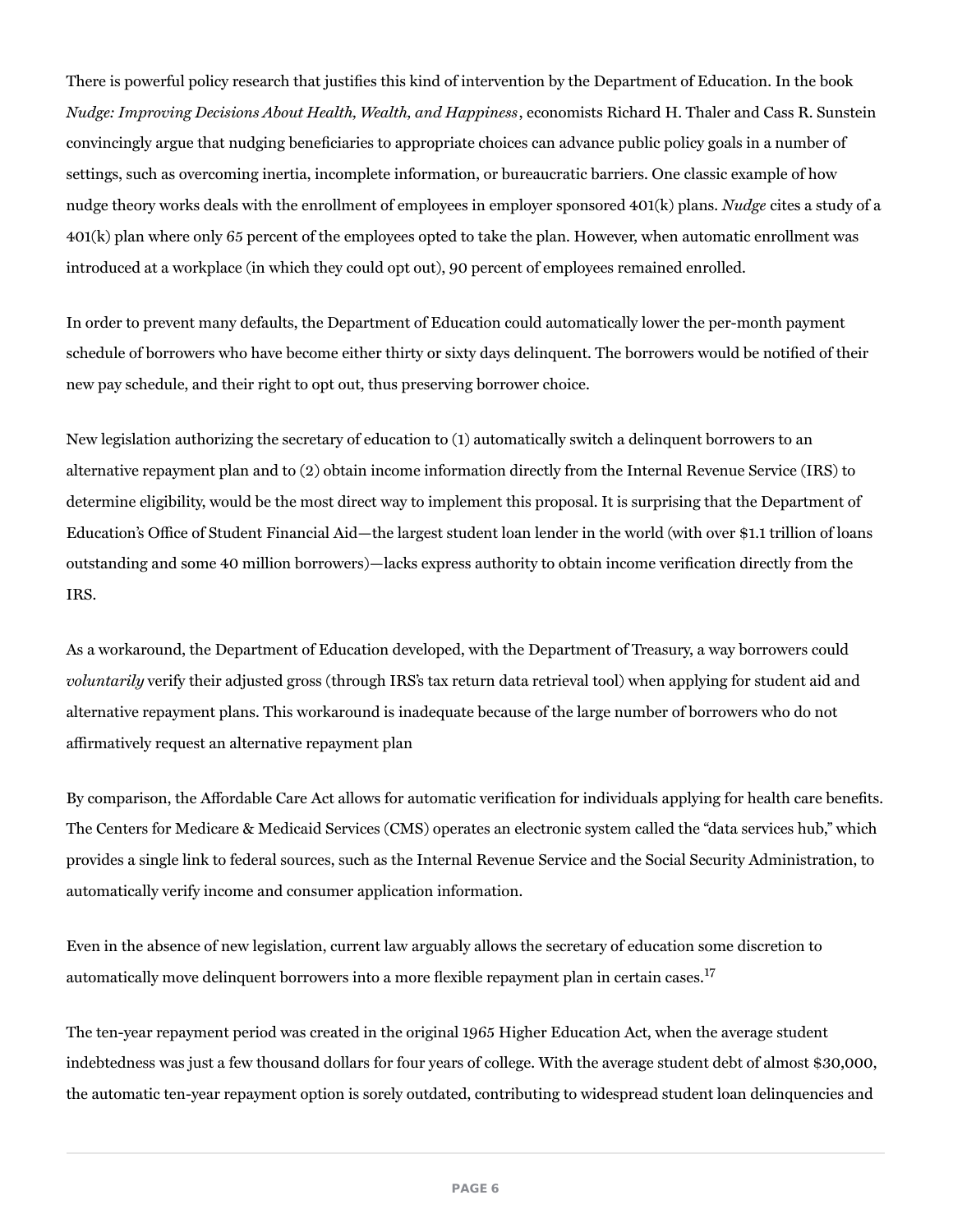defaults. The next president and secretary of education should take decisive action to help distressed borrowers better manage their debt by "nudging" them into flexible repayment plans.

The existing loan repayment options should be streamlined into one flexible repayment plan option, such as IBR, and loan forgiveness granted under the plan should not be taxed as income. The complexity of multiple repayment options discourages borrowers from selecting alternative repayment plans at all, seriously undermining the program's ability to help borrowers stay current with their loan obligations. The current repayment plan options, many with different eligibility requirements and borrower benefits, include:

- Standard Repayment: ten years of fixed payments (students are currently automatically enrolled in this plan)
- Graduated Repayment: ten years of payments that are low at first, and then increase
- Extended Repayment: twenty-five years of fixed or graduated payments
- Income-Based Repayment (IBR): 15 percent of discretionary income, for up to twenty-five years
- Pay As You Earn (PAYE): 10 percent of discretionary income, for up to twenty years
- Income-Contingent Repayment (ICR): payments based on debt amount, annual gross income, and family size, for up to twenty-five years
- Income-Sensitive Repayment: a monthly payment based on annual income, for ten years

Congress could enact one, simplified universal repayment plan based along the lines of IBR, provide financial incentives for on-time payments, and allow borrowers to make loan payments through employer deductions, if requested. Loan forgiveness under the repayment plan could be exempted from the definition of income under the federal tax code, to ensure borrowers receive the full benefit of the loan forgiveness benefit.<sup>18</sup>

### The Public Service Loan Forgiveness Program

The Public Service Loan Forgiveness (PSLF) program is a sweeping student loan benefit created by Congress in 2007, and is designed to encourage young people to pursue careers that serve the public interest by providing them loan forgiveness.<sup>19</sup> Specifically, it allows borrowers participating in the federal direct loan program who have been working in public interest jobs (broadly defined to include employment at any federal, state, or local government, or nonprofit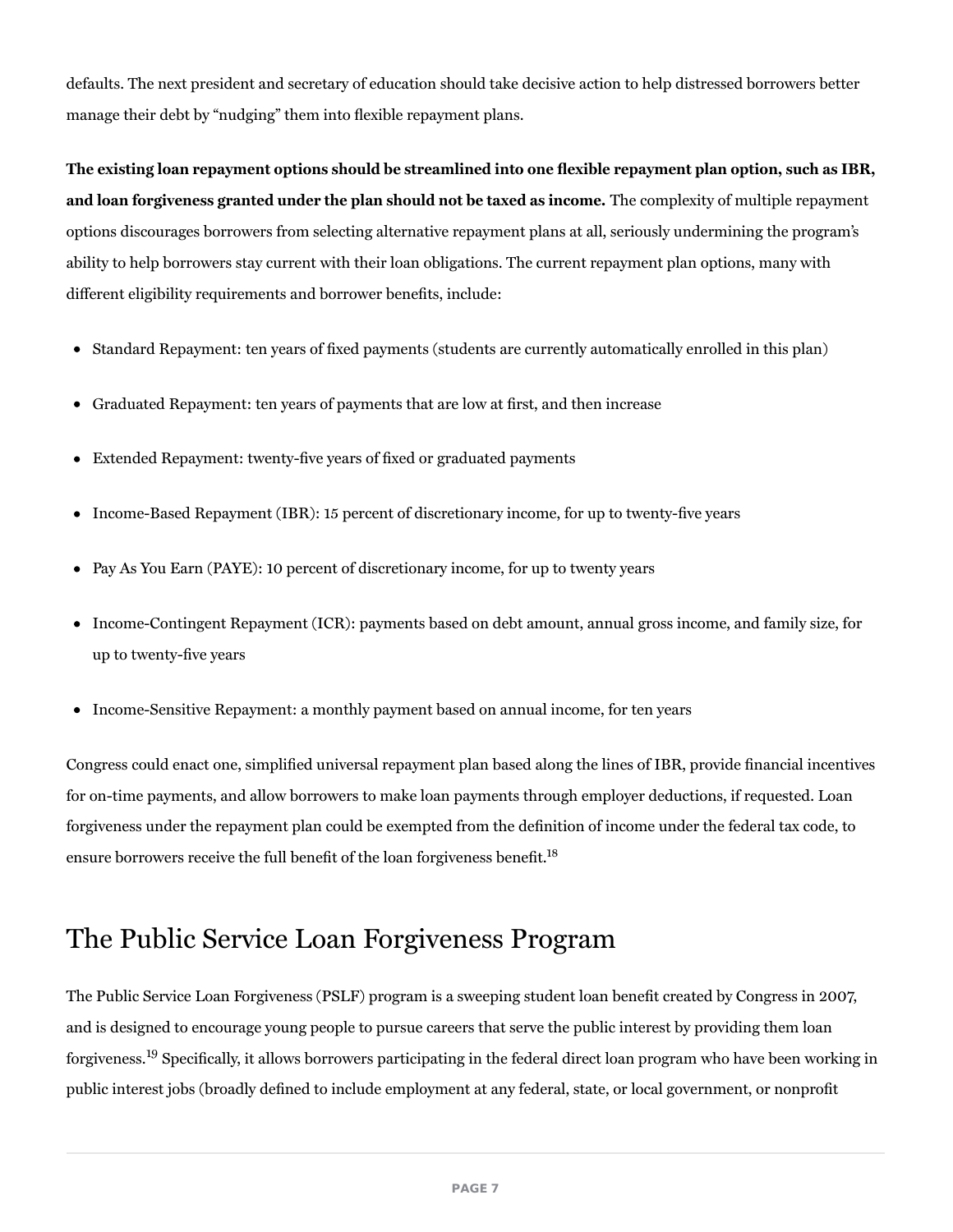employer) for ten or more years to have 100 percent of their remaining student loan debt forgiven.<sup>20</sup> The Department of Education will first begin forgiving student loans under the program in October 2017.

Prior to PSLF, Congress had authorized a series of limited, narrowly focused loan forgiveness programs, usually as a tool to address acute labor shortages in occupations such as teaching, law enforcement, nursing, medical research/technicians, and even to veterinarians working in hard-to-serve areas. In some cases, however, Congress did not fund the forgiveness programs it authorized, or provided only meager appropriations that severely limited eligibility. Also, these programs were sometimes capped for each borrower, or only applied a narrow set of loan programs administered by the Department of Education. Other than loan forgiveness for public school teachers, these programs were rather small, helping only thousands of borrowers.

The PSLF program is the first designed to encompass a wide range of government and nonprofit service occupations. The program has no dollar cap on the amount that can be forgiven per student, and the program is funded through mandatory spending (not subject to annual appropriations by Congress), which means no eligible borrower will be denied loan forgiveness.



FAZEELA SIDDIQUI IS A PUBLIC INTEREST ATTORNEY WHO WILL BE ELIGIBLE TO TAKE PART IN THE PUBLIC SERVICE LOAN FORGIVENESS PROGRAM. CLICK HERE TO VIEW HER STORY.

When creating the PSLF program, Congress provided a broad definition of qualifying public service occupations—some 34 million employees, or almost 25 percent of all workers, are in occupations that meet the requirements for public service.<sup>21</sup> The program was designed specifically to assist borrowers who made a long-term commitment to working in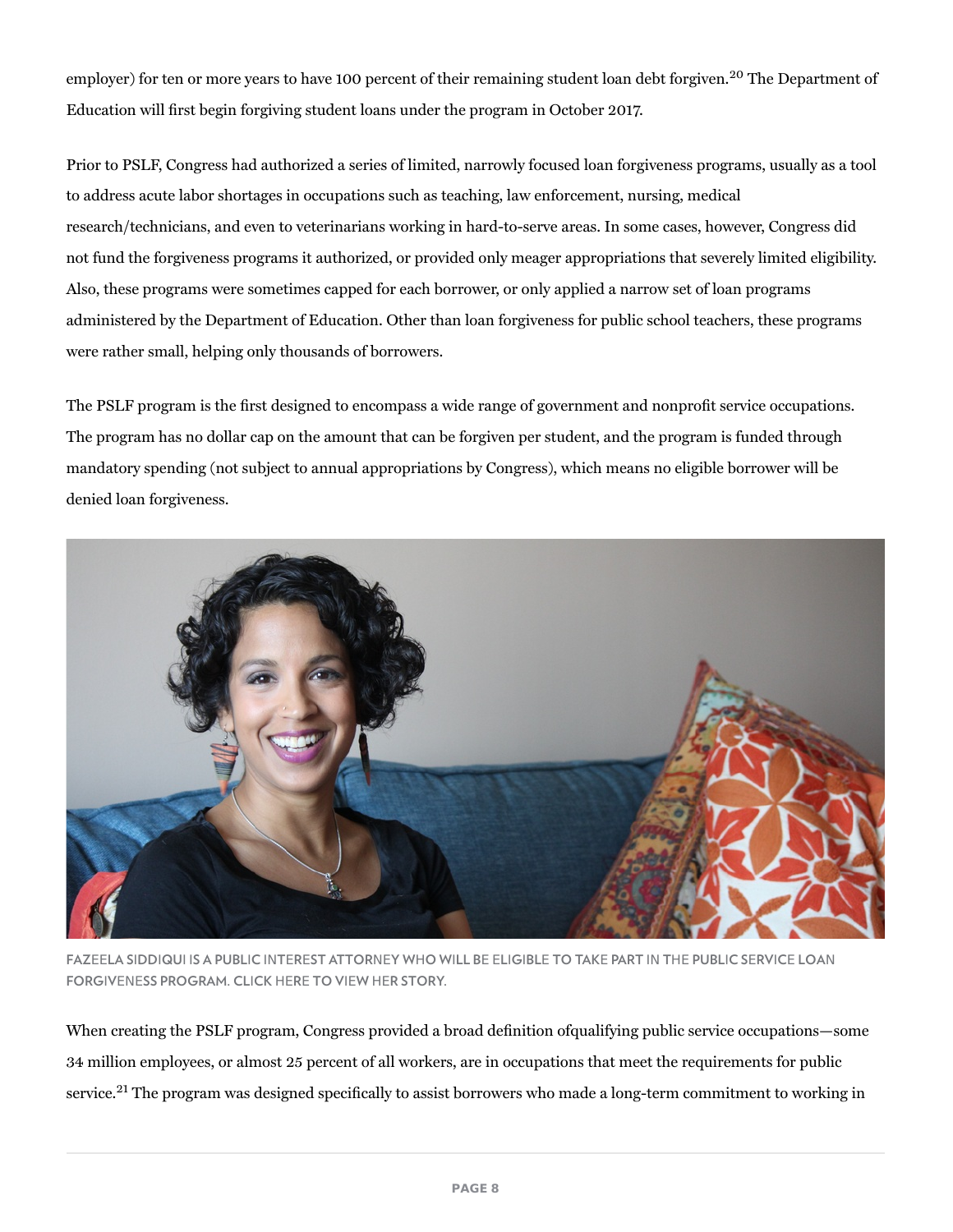the public interest. In fact, the congressional report by the U.S. House Education and Labor Committee that accompanied the authorizing legislation specifically noted the long-term financial hardship of those working in public service jobs, which often pay less than the private sector. $^{22}$  By requiring ten years of public service employment (equal to 120 loan payments), Congress hoped the new program would not only help those workers who had made a commitment, but also encourage more young people to seek—and hold—jobs in the public service.

Because student loans traditionally have ten-year repayment schedules, however, borrowers who pay off their loans on time are not eligible loan forgiveness under PSLF. The program is designed primarily to benefit those borrowers who suffer hardship while in public service, and then use mechanisms such as the Department of Education's Income-Based Repayment plan to extend their loan payments past the traditional ten-year repayment period.

As noted above, the PSLF program was created in 2007, and so the ten-year requirement means that the first cohort of borrowers will become eligible to receive loan forgiveness in October 2017. Borrowers who want confirmation that their employment qualifies as "public service" under the program and that they meet the ten-year requirement need to complete the Department of Education's Employment Certification for Public Service Loan Forgiveness form. Borrowers must initiate the process, and must have their qualifying employer fill out a portion of the form before submitting it to the Department of Education.

One key weakness of the PSLF program's design is that borrowers who qualify are not automatically awarded loan forgiveness. The Department of Education currently lacks any system to verify borrowers' type of employment and to track their length of public service, so it has no ability to automatically grant loan forgiveness, nor even selectively target borrowers likely to benefit from information about the program. The program relies on borrows becoming aware of the benefits through other channels, and then taking proactive steps to certify employment and apply to the program.

The potential upside of this program for an individual worker can be huge. While the amount of loan forgiveness a borrower will receive depends on their income, the amount of the loan, and the type of repayment plan, for many borrowers, the program can provide thousands—even tens of thousands—of dollars in reduced debt. For example, the Department of Education provides an illustration of a borrower who has an adjusted gross income of \$35,000 (rising 5 percent a year), and has \$50,000 in loan debt. $^{23}$  If the borrower were to take advantage of the Department of Education's Pay As You Earn (IBR plan), the new repayment schedule would translate to payments totaling \$71,782 over twenty years of repayment, and the borrower would have \$36,583 forgiven. However, if the same borrower had employment covered by the PSLF program for ten years, the borrower would pay a total of only \$24,618, and have \$55,333 of the loan forgiven. Also, while the amount forgiven at twenty years under just the IBR plan would be counted as income under current law, the loan forgiveness under PSLF is not treated as income, and thus not subject to taxation.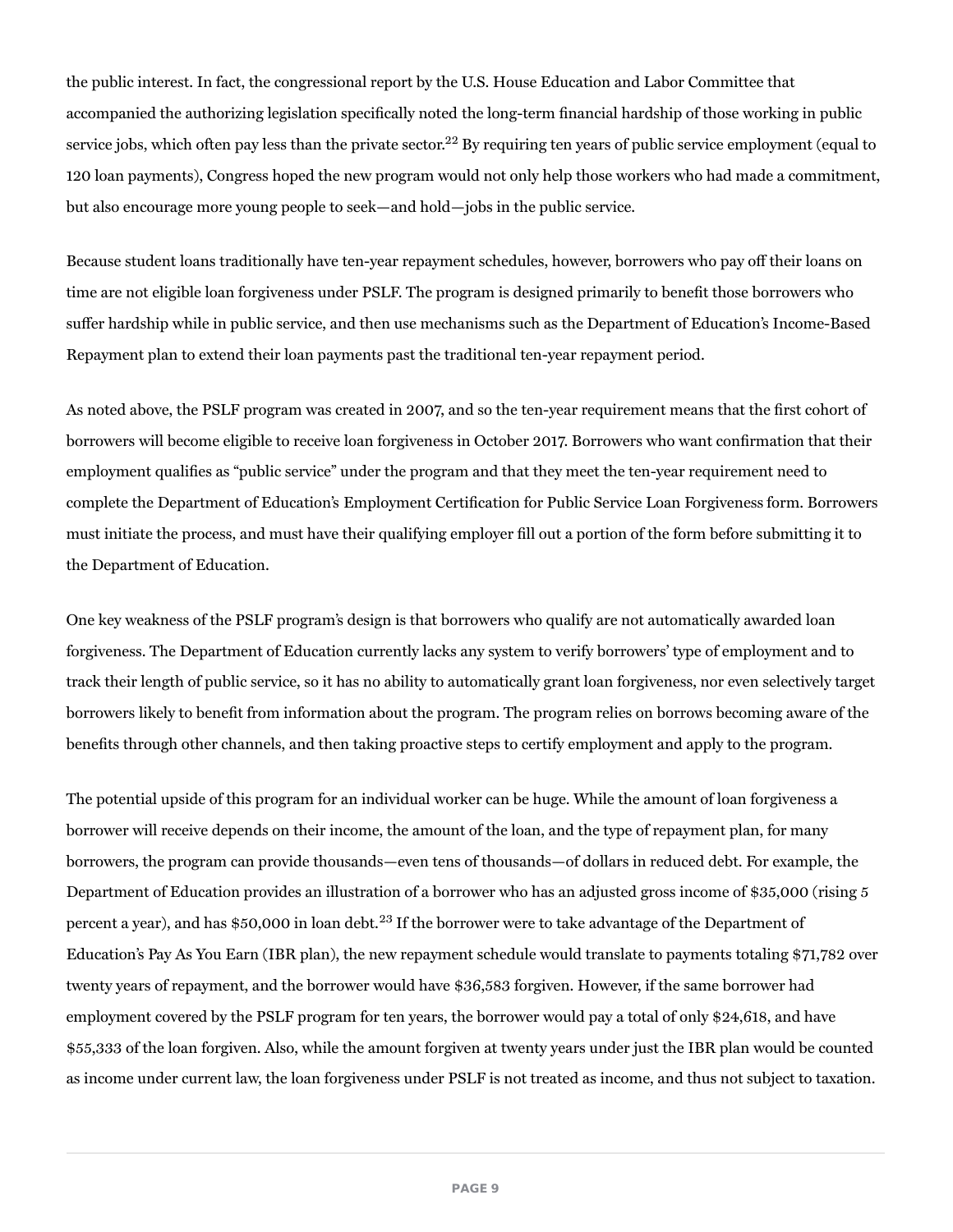The Department of Education PSLF certification process has yielded some initial data on who is likely to benefit from the program. As indicated in Figure 3, two-thirds of borrowers whose certifications have been approved were federal, state, and local government employees, and about a third worked for charities.<sup>24</sup> Because PSLF is focused on debt burden, which is a function of both level of income and size of debt, borrowers who had their employment certified for PSLF tended to have higher student loan debt than other student borrowers. According to the GAO, 80 percent of borrowers applying for PSLF had more than \$30,000 of debt, compared to only 36 percent of the Direct Loan borrowers generally.<sup>25</sup> Of those certifications that included income information, almost half had adjusted gross income under \$40,000.

#### Download

As of February 2016, the Department of Education reports that 359,975 borrowers had successfully certified their employment for PSLF.<sup>26</sup> However, as noted in Figure 4, which indicates how many months of loan payments have been certified, fewer than 30,000 borrowers appear on track to qualify for forgiveness over the first five years of the program (2017–23), and only a negligible number of borrowers will be able to claim forgiveness in October of 2017.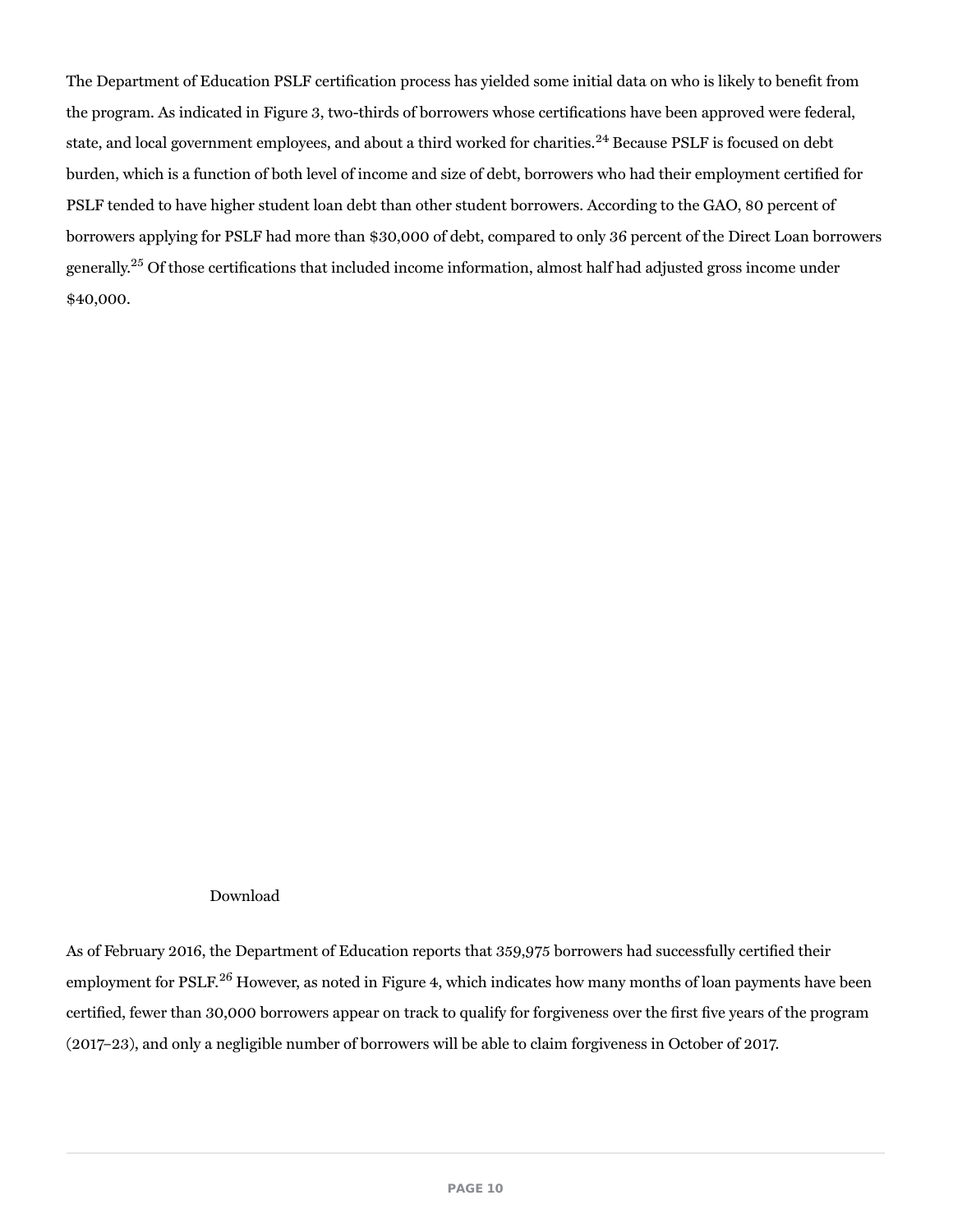#### Download

There could be a number of reasons the certifications are bunched in the under-two-years category. That category could contain many borrowers who consolidated their old Guaranteed Student Loans into Direct Loans, in order to make them eligible for loan forgiveness under PSLF (Guaranteed Student Loans are not eligible for forgiveness unless consolidated into the Direct Loan program). For consolidated loans, the requirement to make 120 payments while employed in public service starts when the loans become Direct Loans, so those loans will not be eligible for forgiveness for at least ten years after consolidation. Additionally, a number of borrowers may have been initially certified for public service, but have not updated crucial data, such as the number of years and months they have been employed. And since many borrowers may move in and out of public service, so they would be slower to qualify for loan forgiveness.

As the October 2017 date draws nearer, the Department of Education reports a steady number of borrowers submitting certifications; some 20,000 borrower certifications are being approved each month.<sup>27</sup> However, according to estimates by the GAO, there is room for considerable growth in uptake of the PSLF certifications. The GAO has estimated that, based on workforce trends, some 4 million Direct Loan borrowers work in public service, with an estimated 643,000 of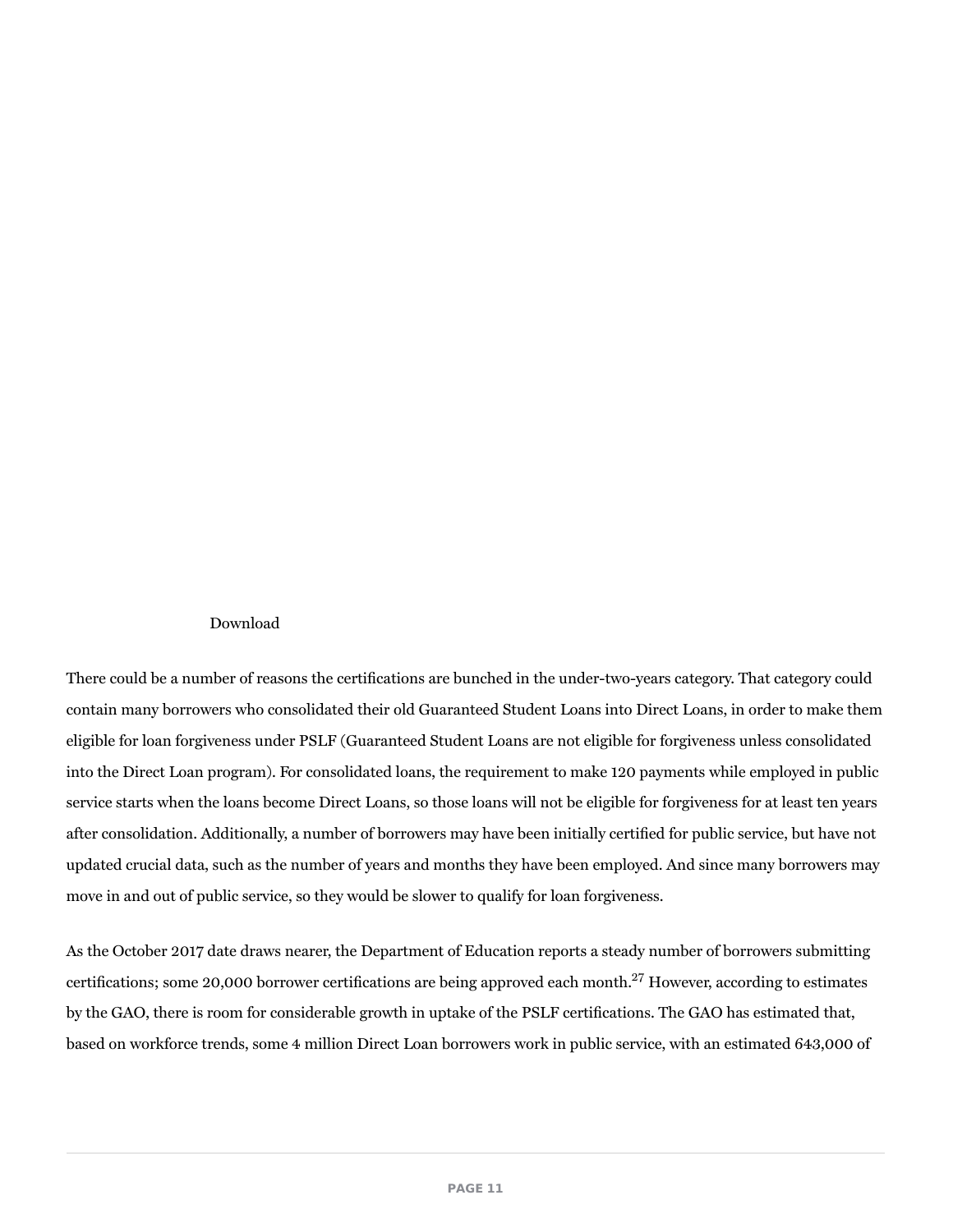them repaying loans through the Department of Education's alternative repayment plans. Although not all will work in public service for ten years, it is clear that the pool of potential borrowers eligible for PSLF is likely to be significantly larger than certifications submitted thus far.<sup>28</sup>

Ensuring that the PSLF is properly promoted is taking new urgency, as the demand for new workers in the public service sector grows. For example, by 2020, the nation will need a million new nurses, 435,000 school teachers, and an additional 161,000 social workers. $^{29}$  For new graduates carrying student loan debt, the promise loan forgiveness and flexible repayment options can be an important factor in taking and staying in these important public interest jobs.

The PSLF program is a powerful tool to help student loan borrowers manage debt, and avoid delinquency or default. Below are recommendations to help ensure that borrowers working in the public service know about this critical benefit.

## Recommendations to Improve the Public Service Loan Forgiveness Program

The Department of Education should add PSLF as an option on its existing Online Repayment Loan Calculator. The Department of Education has created a very useful tool for borrowers to determine the best loan repayment plan for their income and loan amount. However, the tool currently does not provide any calculations for the savings a borrower would receive under PSLF. Letting students and borrowers see the specific amount of their loan that would be forgiven (in conjunction with the Income-Based Repayment plan) by entering their estimated income and loan amount is an essential tool to properly promote PSLF.

The Department of Education should create an online certification and (ultimately) application form. Currently, in order to certify for the program, borrowers must print out the certification form, obtain the employer certification, and then send the completed paperwork to a loan servicer. As with the FASFA form that students use to apply for financial aid with the Department of Education, there should be an online option to certify eligible work in the PSLF program, including the ability to forward the form electronically to the employer to fill out its portion.

The Department of Education should create a voluntary online tool for use by qualifying employers to mass-certify employees with student loans annually to the Department of Education. Nonprofit and government employers are motivated to hire and retain high-quality employees. The Department of Education should create an electronic platform to allow these organizations to mass-certify their employees who have federal student loans annually, at the employee's request. As part of its regular employee benefits program, public service employers should be able to annually notify employees that their certification process will be initiated with the Department of Education on their behalf. This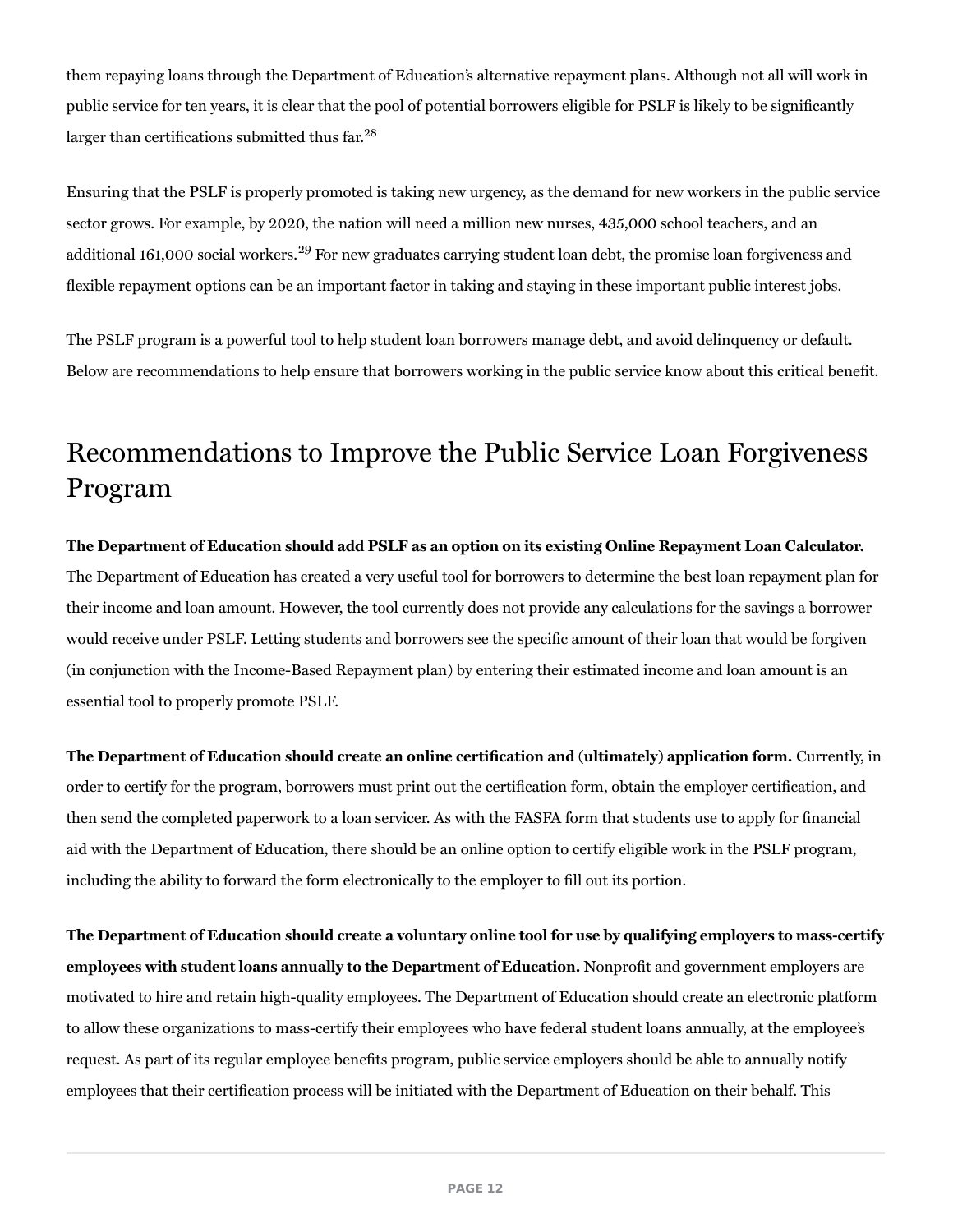proposal would provide borrowers additional opportunities to learn about the PSLF, help streamline the certification process, and provide employers with a powerful new tool to recruit and retain personnel at a nominal cost.

The federal government, as the largest single public employer in the country, should create an ongoing certification of employment to the Department of Education and regularly promote the PSLF program for new and existing employees. Federal agencies should regularly offer to certify employees who hold student loans to the Department of Education, at employee's request. The federal government employs almost 3 million workers, all of whom meet the definition of public service employment. The federal Office of Personnel Management could take the lead in establishing uniform materials and process for agencies to follow, and track the success of the outreach effort.

Governors, mayors, and local government executives should issue executive orders/actions to promote the PSLF program. As noted above, some two-thirds of borrowers becoming certified under the PSLF program work for public employers. Through executive order or administrative action, information about the PSLF should be included in employee handbooks and orientation materials as a recruitment and retention tool for public employees. Employers should also be able to mass-certify employees with student loans to the Department of Education.

Nonprofits and nonprofit associations should actively promote the PSLF program. Some nonprofits and nonprofit associations are promoting the PSLF program, but more should join in. A good example is the National Council of Non-Profits, which provides very helpful information. The White House recently created the Student Debt Challenge, which includes tools and a commitment for employers to educate their employees with student loans about repayment and forgiveness programs.

#### The Department of Education should continue to work with loan servicers to educate borrowers about the

PSLF program. A GAO report recommended that the Department of Education "take steps to examine borrower awareness of Public Service Loan Forgiveness and increase outreach about the program."<sup>30</sup> Specifically, it recommended the department provide more detailed requirements of the loan servicers to notify borrowers of the program. The report noted that the department was unable to evaluate whether its practice of emailing borrowers general information about the PSLF program was effective. One recommendation is for loan servicers to send borrowers currently using the Income-Based Repayment program an individualized estimate of their net debt reduction under the PSLF program.

### The Rationale for Supporting and Improving These Programs

Although Congress and the Department of Education have improved the IBR program over the past few years, it is failing to prevent over one million student loan defaults each year, or to help millions more who are over thirty days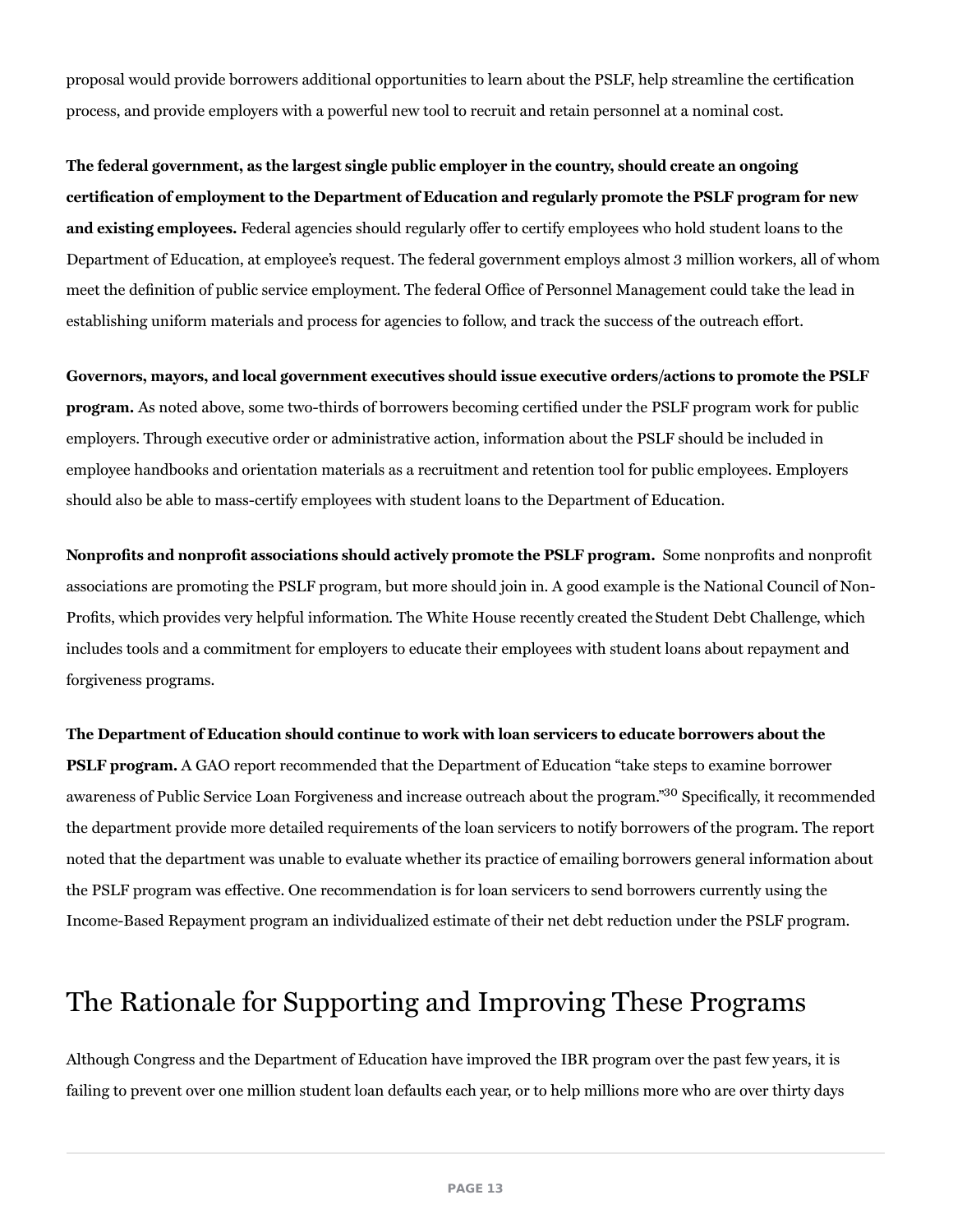delinquent on their payments. Simplifying repayment options and automatically qualifying eligible distressed borrowers for flexible repayment could significantly reduce loan defaults, and reduce taxpayer costs of the program.

The PSLF program is intended to assist and encourage a new generation of young people who want careers in public service, but so far has a surprising low take-up rate that threatens the success of the program. Better promotion of the program could significantly help public sector employers recruit and retain employees, and help public service employees better manage their student loan debt.

### **Notes**

1. Bureau of Consumer Financial Protection, "Request for Information Regarding Student Loan Borrower Communications," Docket No. CFPB-2016-0018, April 2016, 5, http://files.consumerfinance.gov/f/documents/201604\_cfpb\_rfi-regardingstudent-loan-borrower-communications.pdf.

2. In this paper, reference to IBR includes the related repayment plans, PAYE, and REPAYE, unless otherwise noted.

3. See "Direct Loan Portfolio by Delinquency Status," Department of Education,https://studentaid.ed.gov/sa/about/datacenter/student/portfolio (Direct Loans entering default for the first time).

4. College Cost Reduction and Access Act, P. L. No. 110-84.

5. White House, Office of the Vice President, "Making Student Loans More Affordable," White House Factsheet, June 9, 2014, https://www.whitehouse.gov/the-press-office/2014/06/09/factsheet-making-student-loans-more-affordable. 6. In this case, technically referred to as the Pay As You Earn program, a type of IBR plan authorized through executive action by President Barack Obama.

7. "Federal Student Loans: Education could do more to help ensure borrowers are aware of repayment and forgiveness options," Government Accountability Office, GAO-15-663, August 2015, 30–31, 20, www.gao.gov/assets/680/672136.pdf. 8. U.S. Department of Education, "Portfolio Overview," Servicing Summit, Omni Hotel at CNN Center, December 1, 2014, fsaconferences.ed.gov/servicingsummit.html.

9. Bureau of Consumer Financial Protection, "Request for Information Regarding Student Loan Borrower Communications," 7.

10. For the Department of Education's various repayment options, seehttps://studentaid.ed.gov/sa/repayloans/understand/plans.

11. Comment from Student Loan Servicing Alliance: "We believe the number of plans and the variety in their terms have become so confusing as to be counter-productive. Given the number and complexity of the plans, it is increasingly difficult for consumers to understand and can lead to borrowers giving up or not taking action at all." Bureau of Consumer Financial Protection, "Request for Information Regarding Student Loan Borrower Communications," 7, n16.

12. Ibid.

13. Ibid., 8.

14. For example, the Department of Education did extensive mailings directly to borrowers advising them of their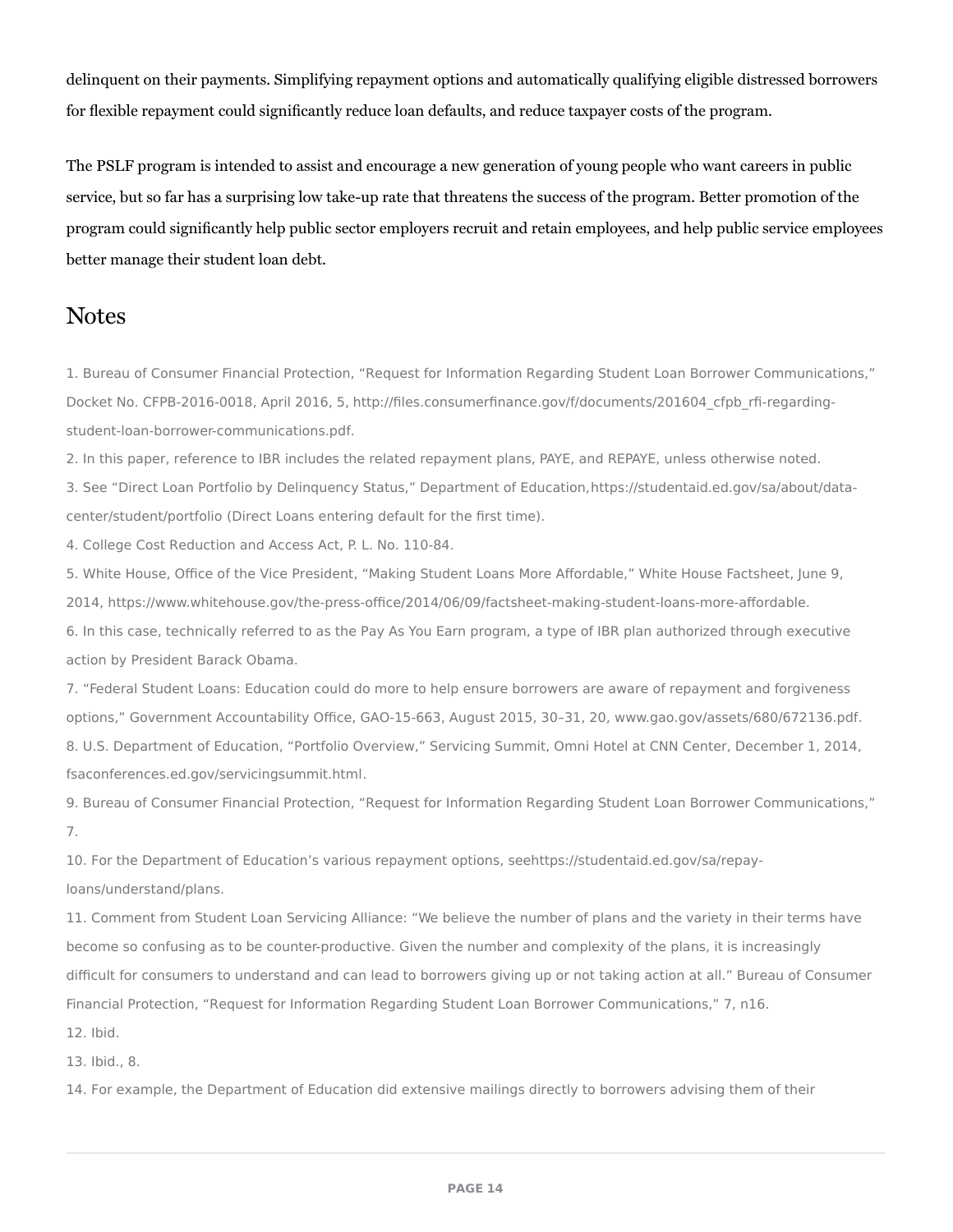repayment options, recognizing that borrowers are may be more responsive to the department messages that those coming from servicers. The department allows borrowers to download their tax information from the IRS to share with the department to demonstrate eligibility for repayment plans, and has made arrangements with the Department of the Treasury to put information on repayment options on the back of tax refund envelopes.

15. See "Direct Loan Portfolio by Delinquency Status," Department of Education,https://studentaid.ed.gov/sa/about/datacenter/student/portfolio.

16. Information provided to The Century Foundation by the Department of Education.

17. For example, the law provides that "consistent with criteria established by the Secretary, the Secretary is authorized offer borrowers various repayment options" 20 USC 1087e (d)(1). The secretary could develop "criteria" that terminates eligibility for the ten-year repayment plan if borrower's become delinquent in their payments, with an automatic transfer if the borrower to a more flexible plan. Additionally, the current the Master Promissory Note that governs the legal terms and conditions of student loans allows the Secretary to permit borrowers to temporarily make a "smaller payments, and extend the time for making payments." The secretary is also allowed to "provide" an alternative repayment plan, on a case by case basis, in "exceptional circumstances." 20 USC 1087e (d)(4). For future loans, the Master Promissory Note could have an option for borrowers to authorize the IRS in advance for the Department of Education to verify income for alternative repayment plans, and the annual renewal of such plans.

18. Hillary Clinton proposes the creation of a payroll deduction portal for employers and employees,

https://www.hillaryclinton.com/briefing/factsheets/2016/07/06/hillary-clintons-commitment-a-debt-free-future-for-americasgraduates/.

19. The College Cost Reduction and Access Act of 2007, P.L 110-84.

20. Loans under the Federal Family Education Loan program issued by private lenders are not eligible for PSLF unless they are consolidated into Direct Loans.

21. "CFPB Launches Toolkit to Help Teachers and Other Public Servants Tackle Student Debt," Consumer Financial Protection Bureau, August 28, 2013, http://www.consumerfinance.gov/about-us/newsroom/cfpb-launches-toolkit-to-helpteachers-and-other-public-servants-tackle-student-debt/.

22. House Education and Labor Committee Congressional Report to accompany H.R. 2669, June 25, 2007,

https://www.congress.gov/110/crpt/hrpt210/CRPT-110hrpt210.pdf.

23. Barbara Hoblitzell, Ian Foss, and Dan Weigle, "Public Service Loan Forgiveness," Department of Education Training Conference, December 2015, 9, http://docslide.us/documents/barbara-hoblitzell-ian-foss-and-dan-weigle-dec-2015-usdepartment-of.html.

24. Data provided by the U.S. Department of Education to the Century Foundation, March 15, 2016.

25. "Federal Student Loans: Education could do more to help ensure borrowers are aware of repayment and forgiveness options," Government Accountability Office, GAO-15-663, August 2015, 30–31.

26. Information provided to The Century Foundation by the Department of Education.

27. Information provided to The Century Foundation by the Department of Education.

28. "Federal Student Loans," GAO-15-663, 27.